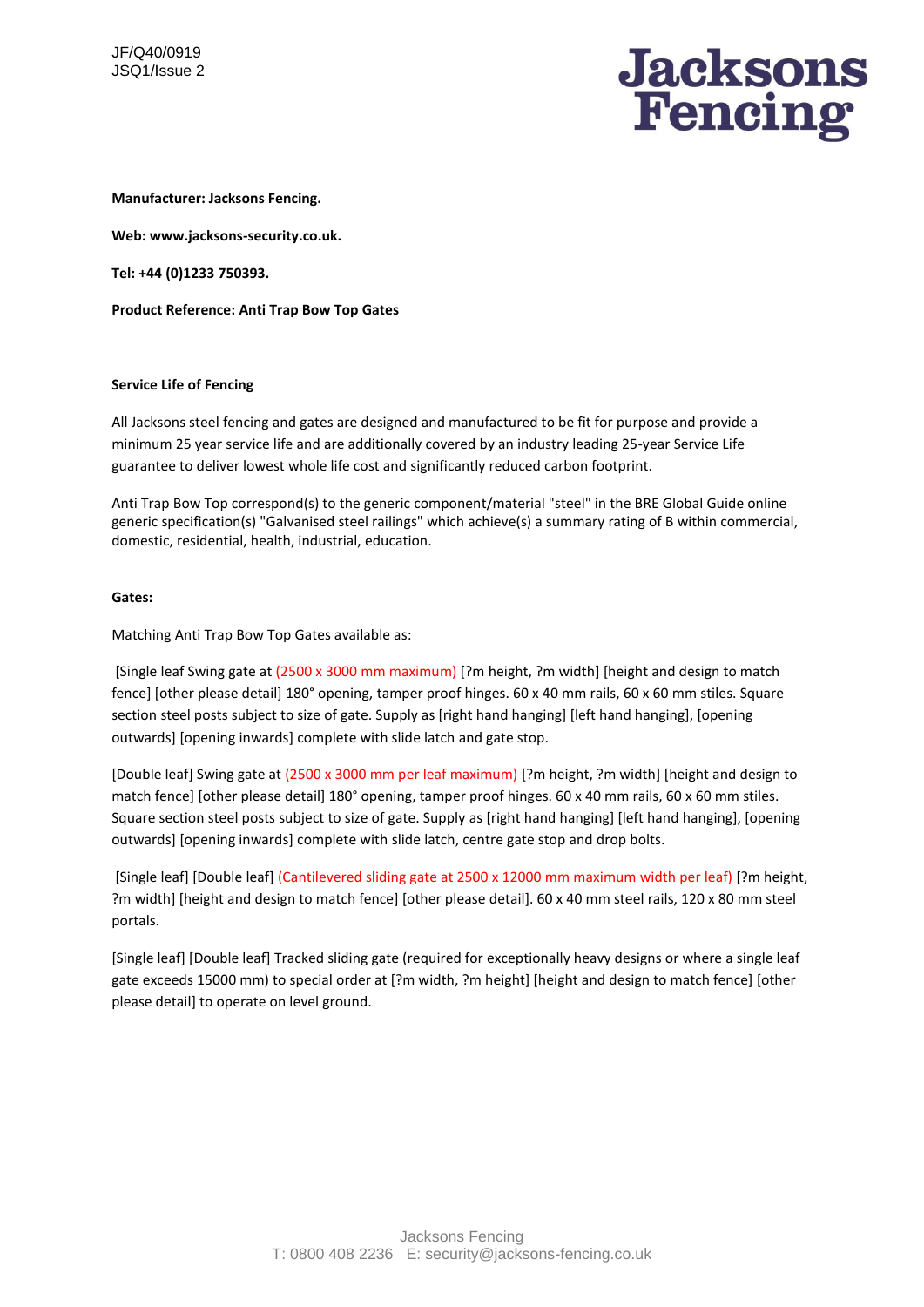

# **Gate Operation:**

[Manual].

[Manual with safety anti-trap self closing and soft stopping hinges to RoSPA approved design at ?m width, ?m height] (single leaf up to 2.0m high, 1.2m wide)

[Automated] Jacksons Fencing automated gate CE marked according to the European directive: Constructed in line with standard BS EN 13241-1 2003 + A2:2016 for industrial, commercial and garage doors and gates, and installed in compliance with Gate Safe and DHF guidelines; low voltage directive (72/23/EEG); EMC Directive (2004/108/EG)

[Automated gate with Jacksons rear mounted operator]. CE marked according to the European directive: Constructed in line with standard BS EN 13241:2003 + A2:2016 for industrial, commercial and garage doors and gates, and installed in compliance with Gate Safe and DHF guidelines; low voltage directive (72/23/EEG); EMC Directive (2004/108/EG).

[Automated gate with Jacksons Safety-glide in-stile operator]. CE marked according to the European directive: Constructed in line with standard BS EN 13241:2003 + A2:2016 for industrial, commercial and garage doors and gates, and installed in compliance with Gate Safe and DHF guidelines; low voltage directive (72/23/EEG); EMC Directive (2004/108/EG).

[Automated gate with Jacksons Sliding Gate Operator]. CE marked according to the European directive: Constructed in line with standard BS EN 13241:2003 + A2:2016 for industrial, commercial and garage doors and gates, and installed in compliance with Gate Safe and DHF guidelines; low voltage directive (72/23/EEG); EMC Directive (2004/108/EG).

[Automated gate with Jacksons Underground operator]. CE marked according to the European directive: Constructed in line with standard BS EN 13241:2003 + A2:2016 for industrial, commercial and garage doors and gates, and installed in compliance with Gate Safe and DHF guidelines; low voltage directive (72/23/EEG); EMC Directive (2004/108/EG).

# **Gate Construction:**

The design fully conforms to play fence standards in BS EN 1176 and RoSPA approved, with a wider gap between each hoop above the top rail, to prevent children getting their heads, necks or limbs stuck between pales.

Panels have two horizontal railings 50 x 25mm, the vertical round hollow section are passed through the top and bottom rails at 119mm centres and welded into position. Panels are hot dipped galvanised to BS EN 1461 inside and out.

Gate frames are made using rectangular hollow section steel hot dip galvanised inside and out to BS EN 1461 as standard and supplied with flat post caps in black polypropylene.

Frame size will be dependant on panel size.

# **Fixings:**